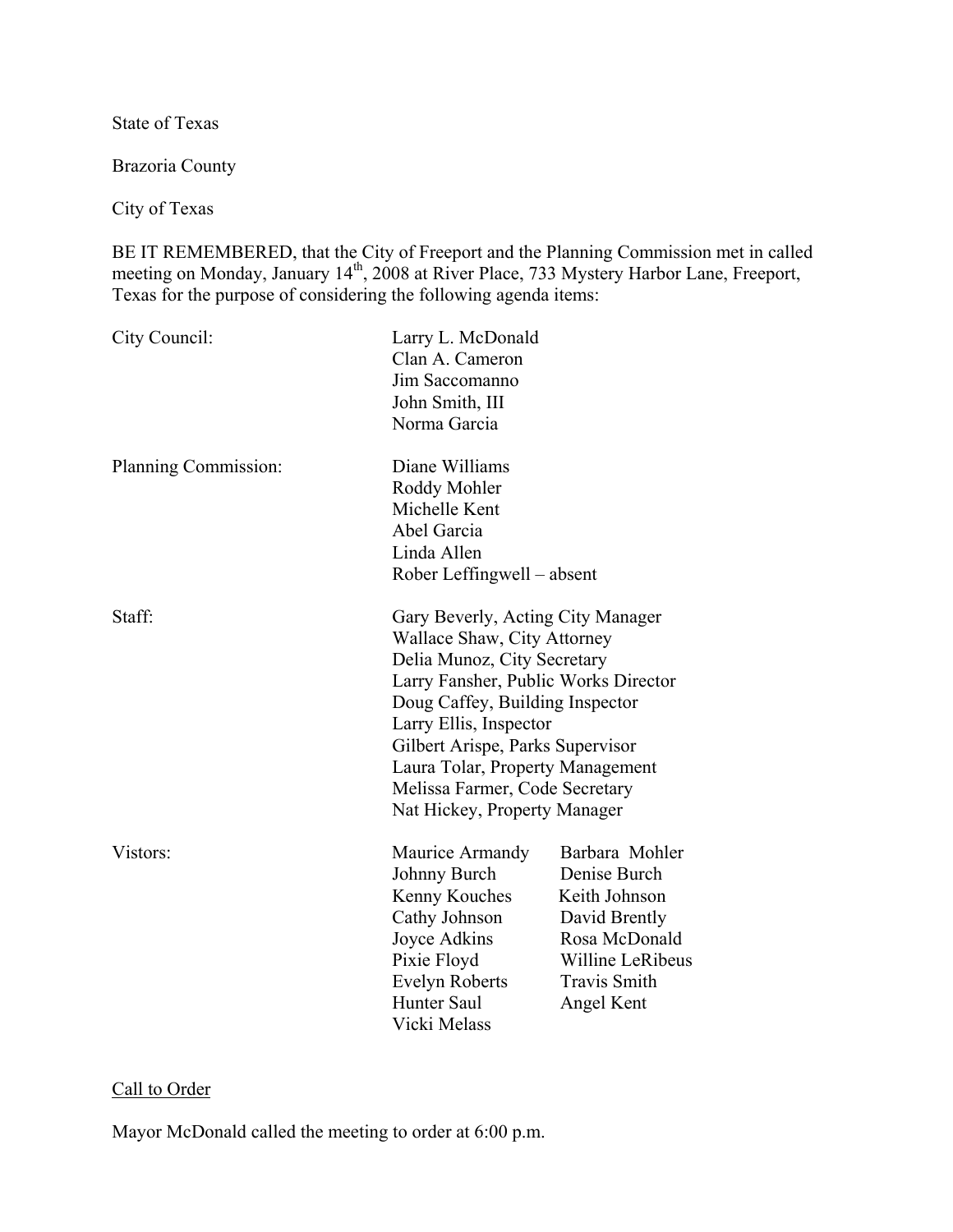#### City Council

Their being a quorum with the City Council and Planning Commission, Mayor McDonald opened the meeting.

#### Planning Commission

Their being a quorum with the Planning Commission and City Council, Diane Williams, Chairwoman opened the meeting.

### Conduct joint public hearing regarding the proposed rezoning of the following parcels of land within the City of Freeport, Brazoria County, Texas:

- A. Brazos Coast Investment Company Subdivision, Division 8, Lots 3, 4, & 5A, from M-1 to W-2.
- B. Brazos Coast Investment Company Subdivision, Division 8, Lot 19, from R-2 to W-1R
- C. Brazos Coast Investment Company Subdivision, Division 8, Lot 20, from W-1 to W-3
- D. Brazos Coast Investment Company Subdivision, Division 8, Lot 31, from R-2 to W-1R
- E. Bridge Harbor Subdivision, Lots 1-7, from PUD to W-2
- F. Bridge Harbor Subdivision, Lots 8, 9, 17, 18, 19, 20, 21, 22, 23, 24, 25, 26, 27, 28-29, 30, 31(S/2), and 32 from W-2 to W-1R
- G. Bridge Harbor Subdivision, Lots 10-12, re-platted to lot 1 thru 3, and 13-16 from C-2 to W-1R
- H. Bridge Harbor Subdivision, Lots C-C1-C3, Bldg A, Unit 101, Bldg A Unit 102, Bldg A Unit 103, Bldg B Unit 104, Bldg B Unit 105, Bldg B Unit 106, Bldg B Unit 107, Bldg B Unit 108, Bldg C Unit 109, Bldg D Unit 110, Bldg D Unit 111, Bldg D Unit 112, Bldg D Unit 113, Bldg D Unit 114, Bldg D unit 115, Bldg D Unit 116, Reserve A1-B Condo Bldg Tr E-F, Reserve Pt A-Boat Basin, and E-Boat Basin-Adj Condo-Boat Docks from PUD to W-2
- I. Land annexed by Ordinance No. 2007-2152, dated February 5, 2007, being all of Tracts No. 39 Through 42, Brazos Coast Investment Company Subdivision No. 8 out of the F.J. Calvit League, Abstract 51, and a portion of the Branch T. Archer League, Abstract 9, located North of the Bridge Harbor Subdivision and West of the Gulf IntraCoastal Waterway., R-1 to W-3.
- J. Land annexed by Ordinance No. 2007-2164, dated May 5, 2007, and being out of Tract 9 out of the Branch T. Archer League, Abstract 9, and a portion of Tracts 24, 25, 26  $& 27$  out of the John Martin League, Abstract 331 and located north of the land described in Item I above, from R-l to W-3.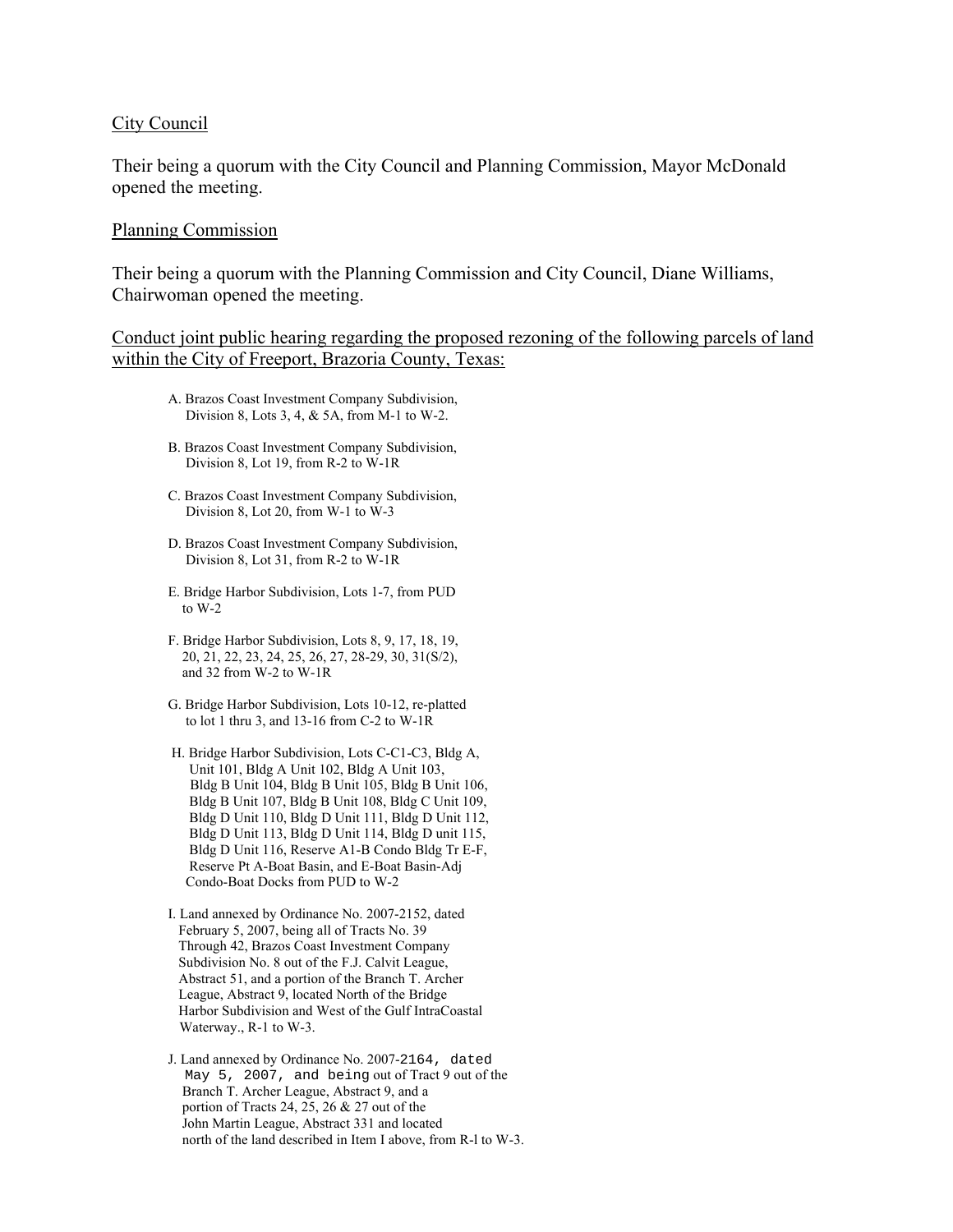Diane Williams and Nat Hickey displayed a Power Point presentation on Bridge Harbor present zoning, and the proposed re-zoning. She discussed the different kinds of re-zoning. Presently the Bridge Harbor Subdivision is zoned in multiple zoning. The proposed re-zoning is strictly water front property. It is the Planning Commissions intent to zone Bridge Harbor in a contiguous pattern.

Councilman Saccomanno asked if the uses were more restrictive on W-2 than M-1.

Diane Willams said that it would be beneficial and more flexibility. She read out the permit uses.

Gary Beverly asked how the people were notified of the meeting. Diane Williams said that all persons, owning any land within 200 feet were notified by registered mail and notices were published in the Brazosport Facts.

Councilman Cameron stated that item 2 (B & C) in the agenda were already zoned as proposed. Diane Williams stated that it would be corrected.

Keith Johnson stated that he owned Lot 20, and asked that his property not be rezoned.

Vicke Melass asked for a copy of the map that showed areas of the proposed zoning area, before approval by City Council. Diane Williams assured her that once the corrections were done, she could pick up a copy of the map. The Planning Commission will meet again on January 28th, 2008 for final changes.

Mayor McDonald closed the public hearing at 7:20 p.m., to allow the Planning Commission to discuss the propose re-zoning. The Planning Commission adjourned to a corner of the River Place facility for deliberation. She invited the public to attend.

Mayor McDonald reopened the public hearing at 7:35 p.m. to meet with the Planning Commission.

Receive recommendation of Planning Commission regarding the rezoning of some or all of the above parcels described in Items 2A-K above.

Diane Williams asked for City Council to receive the Planning Commissions recommendations with the changes and a corrected map.

Council received the Planning Commissions recommendation regarding the re-zoning of some or all of the above parcels described in items 2 A-J above.

Instructions, if any, to City Attorney regarding the preparation of an ordinance rezoning some or all of the parcels described in Items 2A-K above.

On a motion by Councilman Smith, seconded by Councilwoman Garcia, with all present voting 3 to 2, Council approved the recommendation of the Planning Commission, with changes in Agenda item 2 (B & C, F, I and J ) be placed on a corrected map reflecting these changes, and to instruct the City Attorney regarding the preparation of an ordinance re-zoning some or all of the parcels described in items 2.

Mayor McDonald and Councilman Cameron opposed.